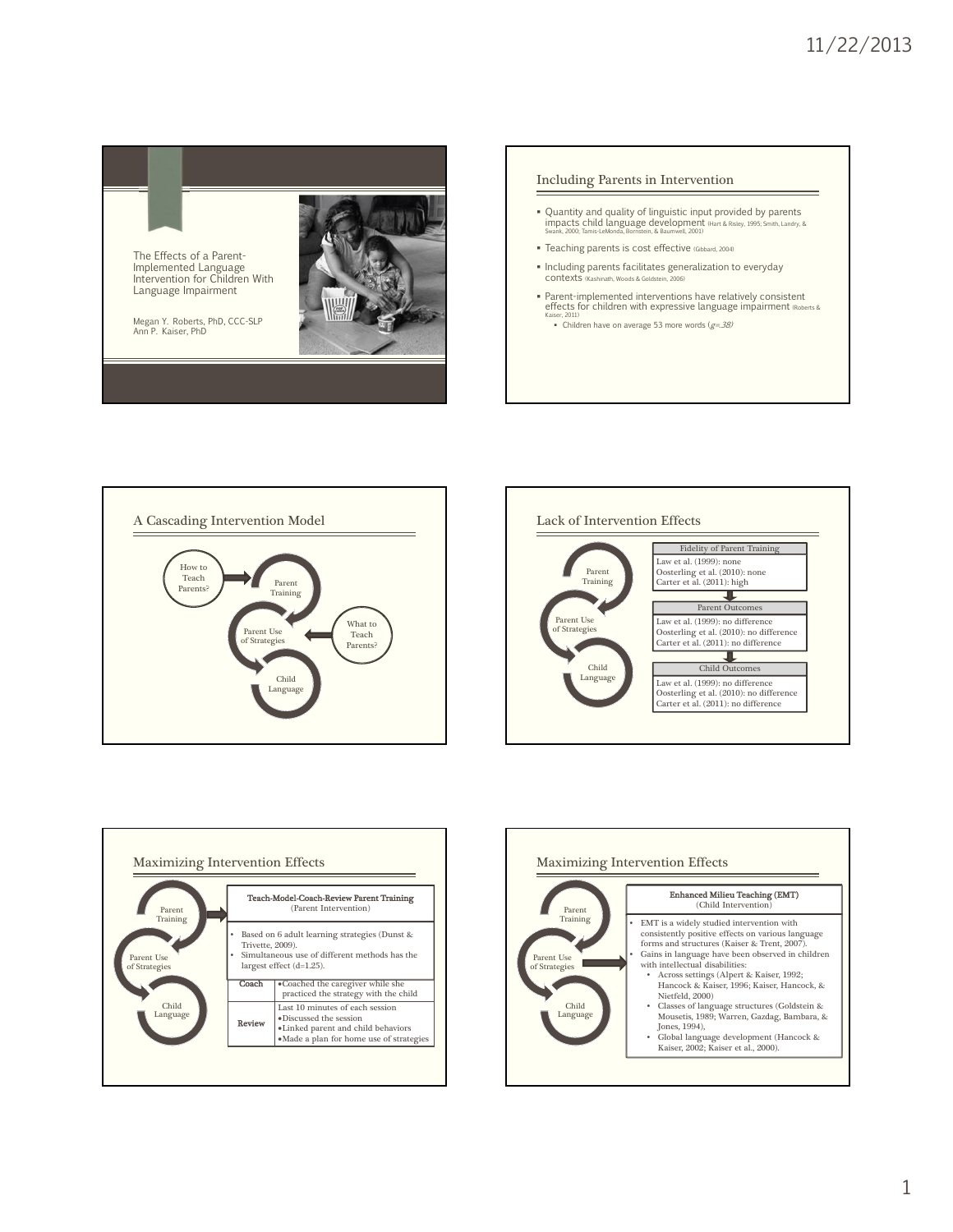# How is This Study Different?

- Includes children with receptive and expressive language delays
- Includes systematic parent training procedures with ongoing fidelity checks
- $\blacksquare$  Includes continuous monitoring of parent use of language support strategies Parents are not taught a new skill until they have achieved mastery with previous skill



## Research Questions

- Do parents in the treatment group use more language support strategies than parents in the control group?
- Do children in the treatment group have better language skills than children in the control group?
- Does intervention reduce the number of children classified as having a language impairment?

## Design

- Randomized controlled trial (NCT01975922) Treatment n=45
	- Control n=43
- Children were assessed:
	- At the start of the study Once a month during intervention
	- At the end of intervention (complete!)
	- 6 months after intervention (in progress)
	- 12 months after intervention (in progress)

## Participants

 Age  $24-42$  months mean age of 30 months Race 80% White

18% African American 2% Other

- **Mother Education**<br>
High school only: 40%<br>
Undergraduate degree: 30%
	- Graduate degree: 26%
- Cognitive Skills (Bayley Scales of Infant Development) .<br>90 (8)
- **Language Skills** (Preschool Language Scales 4<sup>th</sup> Edition) Expressive language: 75 (8) Receptive language: 75 (16)

- Measures
- Preschool Language Scale 4th Edition
- Peabody Picture Vocabulary Test 4th Edition
- Expressive One Word Picture Vocabulary Test 3rd Edition
- Number of different words in a 20 minute language sample
- Number of words said reported by the parent on the MacArthur Bates Communicative Inventories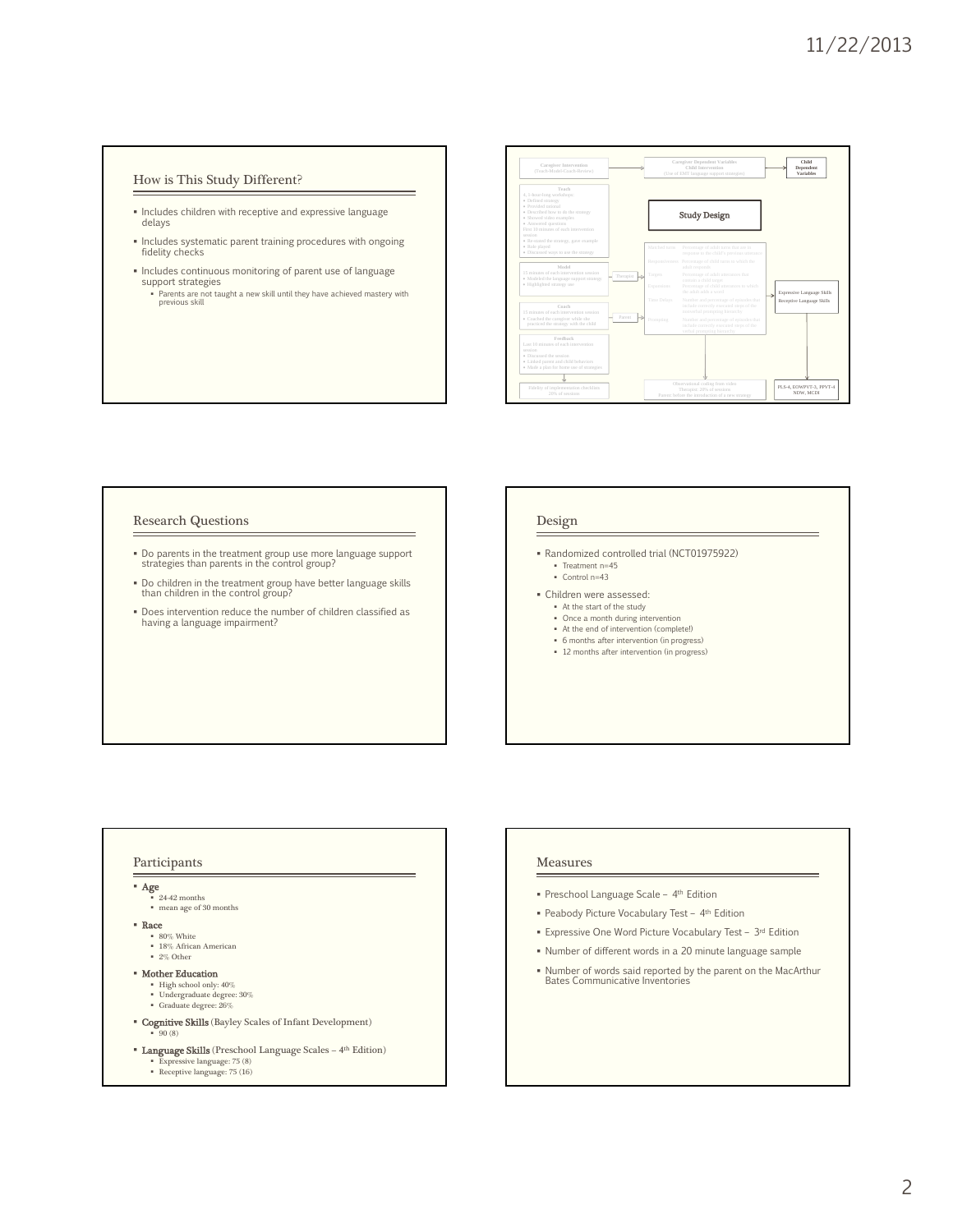